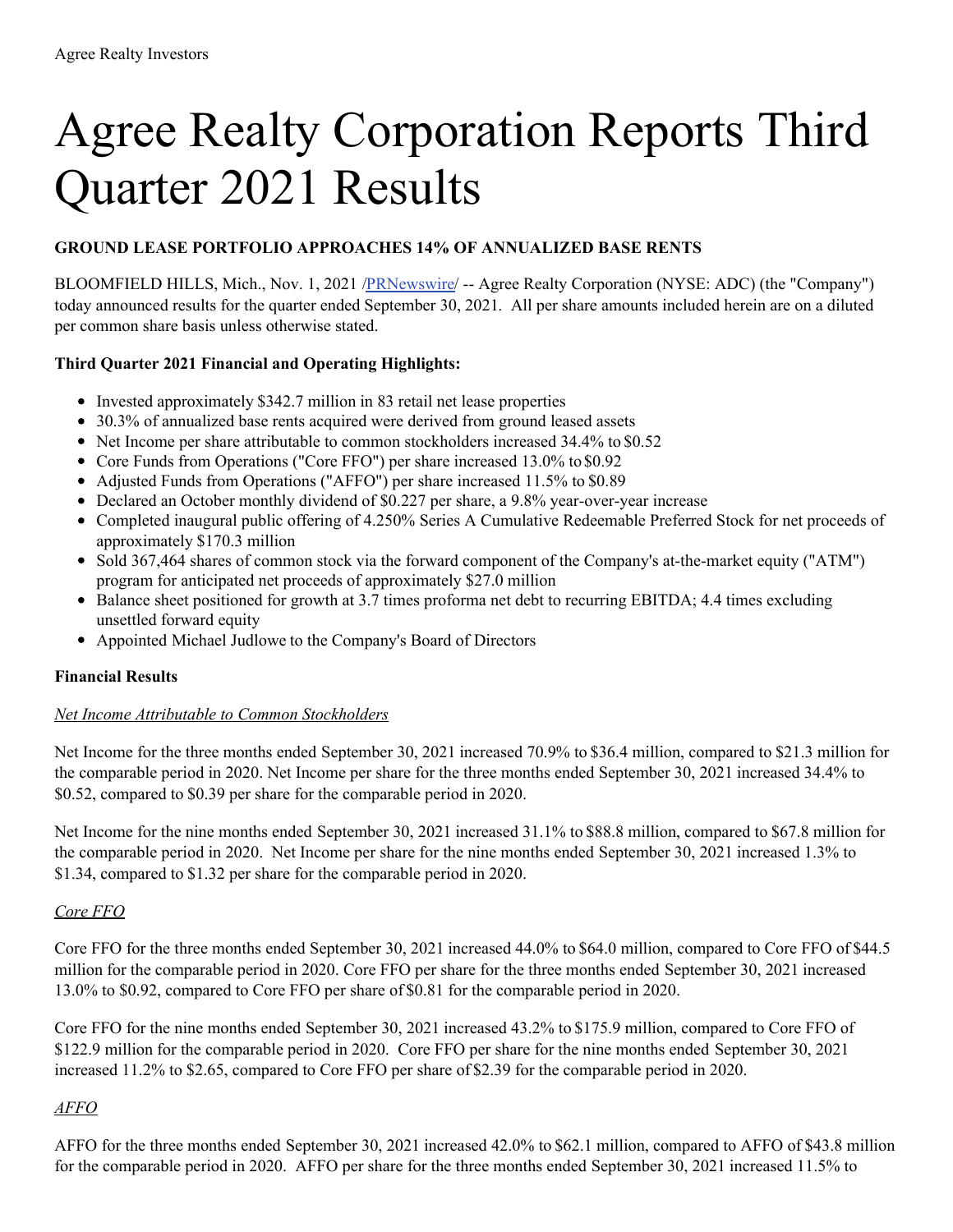\$0.89, compared to AFFO per share of \$0.80 for the comparable period in 2020.

AFFO for the nine months ended September 30, 2021 increased 41.6% to \$172.3 million, compared to AFFO of \$121.7 million for the comparable period in 2020. AFFO per share for the nine months ended September 30, 2021 increased 10.0% to \$2.60, compared to AFFO per share of \$2.36 for the comparable period in 2020.

## *Dividend*

In the third quarter, the Company declared monthly cash dividends of \$0.217 per common share for each of July, August and September 2021. The monthly dividends reflected an annualized dividend amount of \$2.604 per common share, representing an 8.5% increase over the annualized dividend amount of \$2.400 per common share from the third quarter of 2020. The dividends represent payout ratios of approximately 71% of Core FFO per share and 73% of AFFO per share, respectively.

For the nine months ended September 30, 2021, the Company declared monthly dividends totaling \$1.923 per common share, a 7.7% increase over the dividends of \$1.785 per common share declared for the comparable period in 2020. The dividends represent payout ratios of approximately 72% of Core FFO per share and 74% of AFFO per share, respectively.

Subsequent to quarter end, the Company declared a monthly cash dividend of \$0.227 per common share for October 2021. The monthly dividend reflects an annualized dividend amount of \$2.724 per common share, representing a 9.8% increase over the annualized dividend amount of \$2.480 per common share from the fourth quarter of 2020. The dividend is payable November 12, 2021 to stockholders of record at the close of business on October 29, 2021.

Additionally, subsequent to quarter end, the Company declared a monthly cash dividend on its 4.25% Series A Cumulative Redeemable Preferred Stock of \$0.08854 per depositary share, which is equivalent to \$1.0625 per annum. The dividend is payable November 1, 2021 to stockholders of record at the close of business on October 25, 2021.

## **CEO Comments**

"We are extremely pleased with our year-to-date performance as we achieved record investment volume of more than \$1 billion through the first nine months while maintaining a disciplined underwriting approach aligned with our **RETHINK RETAIL** initiative," said Joey Agree, President and Chief Executive Officer. "Our focus on best-in-class retail net lease opportunities has served to construct a leading portfolio with nearly 14% of annualized base rents derived from ground leases and 67% via investment grade tenants. Additionally, the completion of our inaugural preferred equity issuance during the quarter further positions our Company for dynamic growth and provides enhanced balance sheet flexibility."

## **Portfolio Update**

As of September 30, 2021, the Company's portfolio consisted of 1,338 properties located in 47 states and contained approximately 27.7 million square feet of gross leasable area.

The portfolio was approximately 99.6% leased, had a weighted-average remaining lease term of approximately 9.5 years, and generated 66.9% of annualized base rents from investment grade retail tenants.

## *Ground Lease Portfolio*

During the quarter, the Company acquired 28 ground leases for an aggregate purchase price of approximately \$108.9 million, representing 30.3% of annualized base rents acquired.

As of September 30, 2021, the Company's ground lease portfolio consisted of 162 leases located in 30 states and totaled approximately 4.7 million square feet of gross leasable area. Properties ground leased to tenants increased to 13.8% of annualized base rents.

At quarter end, the ground lease portfolio was fully occupied, had a weighted-average remaining lease term of approximately 12.1 years, and generated 87.0% of annualized base rents from investment grade retail tenants.

#### *Acquisitions*

Total acquisition volume for the third quarter was approximately \$340.1 million and included 80 properties net leased to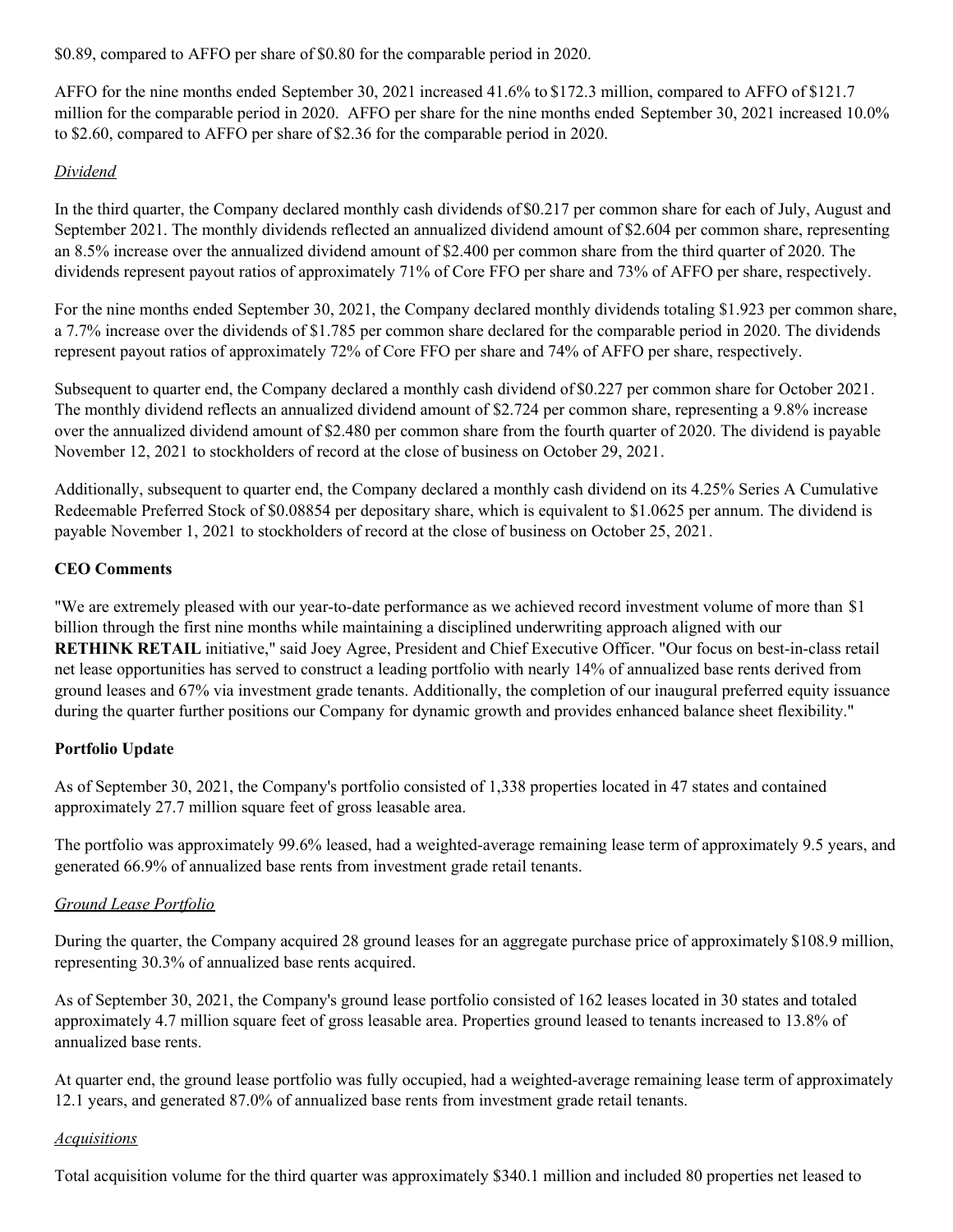leading retailers operating in sectors including off-price retail, convenience stores, tire and auto service, home improvement, auto parts, grocery and general merchandise. The properties are located in 28 states and leased to tenants operating in 20 sectors.

The properties were acquired at a weighted-average capitalization rate of 6.2% and had a weighted-average remaining lease term of approximately 10.7 years. Approximately 59.2% of annualized base rents acquired were generated from investment grade retail tenants.

For the nine months ended September 30, 2021, total acquisition volume was approximately \$1.07 billion. The 219 acquired properties are located in 40 states and leased to tenants who operate in 26 retail sectors. The properties were acquired at a weighted-average capitalization rate of 6.2% and had a weighted-average remaining lease term of approximately 11.9 years. Approximately 69.8% of annualized base rents were generated from investment grade retail tenants or parent entities thereof.

The Company is increasing the lower end of its outlook for acquisition volume for the full-year 2021 to \$1.3 billion and is maintaining the upper end of the range at \$1.4 billion of high-quality retail net lease properties. This compares with a previous range of \$1.2 billion to \$1.4 billion.

#### *Dispositions*

During the three months ended September 30, 2021, the Company sold three properties for gross proceeds of approximately \$11.8 million. The weighted-average capitalization rate of the dispositions was 6.3%. During the nine months ended September 30, 2021, the Company divested 13 properties for total gross proceeds of \$48.3 million. The weighted-average capitalization rate of the dispositions was 6.6%.

The Company's disposition guidance for 2021 remains between \$50 million and \$75 million.

#### *Development and Partner Capital Solutions*

During the quarter, the Company commenced its third project with Gerber Collision in New Port Richey, Florida, which is expected to be completed in the second quarter of 2022. Construction continued during the third quarter on the Company's first development with 7-Eleven in Saginaw, Michigan and the Company's second Gerber Collision project in Pooler, Georgia, both of which are expected to be completed during the first quarter of 2022.

For the nine months ended September 30, 2021, the Company had seven development or PCS projects completed or under construction. Anticipated total costs are approximately \$40.0 million and include the following projects:

| Tenant |                  |                     | <b>Lease</b>     | Lease    | <b>Actual or</b><br><b>Anticipated Rent</b> |                           |
|--------|------------------|---------------------|------------------|----------|---------------------------------------------|---------------------------|
|        |                  | Location            | <b>Structure</b> | Term     | Commencement                                | <b>Status</b>             |
|        |                  |                     |                  |          |                                             |                           |
|        | Burlington       | Texarkana, TX       | Build-to-Suit    | 11 years | Q1 2021                                     | Complete                  |
|        | Grocery Outlet   | Port Angeles, WA    | Build-to-Suit    | 15 years | Q <sub>2</sub> 20 <sub>21</sub>             | Complete                  |
|        | Gerber Collision | Buford, GA          | Build-to-Suit    | 15 years | Q2 2021                                     | Complete                  |
|        | Floor & Décor    | Naples, FL          | Build-to-Suit    | 15 years | Q2 2021                                     | Complete                  |
|        | 7-Eleven         | Saginaw, MI         | Build-to-Suit    | 15 years | Q1 2022                                     | <b>Under Construction</b> |
|        | Gerber Collision | Pooler, GA          | Build-to-Suit    | 15 years | Q1 2022                                     | <b>Under Construction</b> |
|        | Gerber Collision | New Port Richey, FL | Build-to-Suit    | 15 years | O <sub>2</sub> 2022                         | <b>Under Construction</b> |

#### *Leasing Activity and Expirations*

During the third quarter, the Company executed new leases, extensions or options on approximately 72,000 square feet of gross leasable area throughout the existing portfolio.

For the nine months ended September 30, 2021, the Company executed new leases, extensions or options on approximately 347,000 square feet of gross leasable area throughout the existing portfolio.

As of September 30, 2021, the Company's four remaining 2021 lease maturities represented 0.1% of annualized base rents.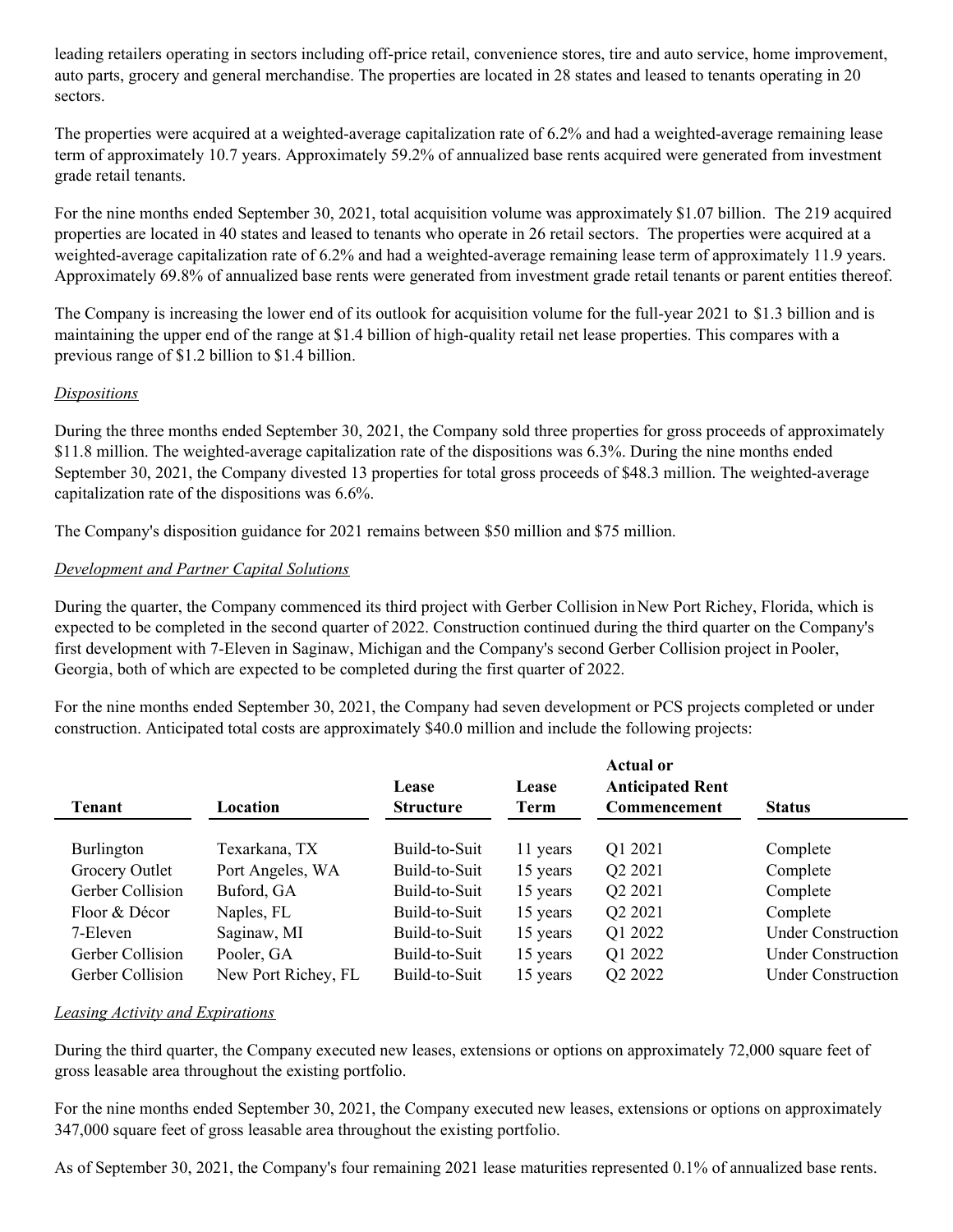The following table presents contractual lease expirations within the Company's portfolio as of September 30, 2021, assuming no tenants exercise renewal options:

|                        |               | Annualized                      | Percent of<br>Annualized | Gross         | <b>Percent of Gross</b> |  |  |
|------------------------|---------------|---------------------------------|--------------------------|---------------|-------------------------|--|--|
| Year                   | <b>Leases</b> | <b>Base Rent</b> <sup>(1)</sup> | <b>Base Rent</b>         | Leasable Area | Leasable Area           |  |  |
|                        |               |                                 |                          |               |                         |  |  |
| 2021                   | 4             | 526                             | $0.1\%$                  | 44            | $0.2\%$                 |  |  |
| 2022                   | 19            | 3,313                           | $0.9\%$                  | 326           | $1.2\%$                 |  |  |
| 2023                   | 45            | 9,857                           | 2.8%                     | 1,276         | 4.6%                    |  |  |
| 2024                   | 43            | 13,529                          | 3.8%                     | 1,613         | 5.8%                    |  |  |
| 2025                   | 67            | 15,972                          | 4.5%                     | 1,543         | $5.6\%$                 |  |  |
| 2026                   | 100           | 19,804                          | 5.6%                     | 2,039         | $7.4\%$                 |  |  |
| 2027                   | 90            | 21,013                          | 5.9%                     | 1,768         | 6.4%                    |  |  |
| 2028                   | 96            | 23,906                          | $6.8\%$                  | 2,125         | $7.7\%$                 |  |  |
| 2029                   | 129           | 37,261                          | 10.5%                    | 3,319         | 12.0%                   |  |  |
| 2030                   | 210           | 41,773                          | 11.8%                    | 3,059         | 11.1%                   |  |  |
| Thereafter             | 645           | 166,304                         | 47.3%                    | 10,482        | 38.0%                   |  |  |
| <b>Total Portfolio</b> | 1,448         | \$353,258                       | 100.0%                   | 27,594        | 100.0%                  |  |  |

The contractual lease expirations presented above exclude the effect of replacement tenant leases that had been executed as of September 30, 2021 but that had not yet commenced. Annualized Base Rent and gross leasable area *(square feet) are in thousands; any dif erences are the result of rounding.*

*(1) Annualized Base Rent represents the annualized amount of contractual minimum rent required by tenant lease* agreements as of September 30, 2021, computed on a straight-line basis. Annualized Base Rent is not, and is not *intended to be, a presentation in accordance with generally accepted accounting principles ("GAAP"). The Company believes annualized contractual minimum rent is useful to management, investors, and other interested parties in analyzing concentrations and leasing activity.*

#### *Top Tenants*

As of September 30, 2021, Walgreens, CarMax and LA Fitness are no longer among the Company's top tenants. The following table presents annualized base rents for all tenants that represent 1.5% or greater of the Company's total annualized base rent as of September 30, 2021:

|                            | Annualized                      | Percent of                  |
|----------------------------|---------------------------------|-----------------------------|
| <b>Tenant</b>              | <b>Base Rent</b> <sup>(1)</sup> | <b>Annualized Base Rent</b> |
|                            |                                 |                             |
| Walmart                    | \$23,760                        | $6.7\%$                     |
| <b>Tractor Supply</b>      | 13,875                          | $3.9\%$                     |
| Dollar General             | 13,335                          | 3.8%                        |
| Best Buy                   | 11,771                          | 3.3%                        |
| <b>O'Reilly Auto Parts</b> | 11,537                          | 3.3%                        |
| <b>TJX</b> Companies       | 11,259                          | 3.2%                        |
| Kroger                     | 10,798                          | $3.1\%$                     |
| Hobby Lobby                | 10,595                          | 3.0%                        |
| Sherwin-Williams           | 10,290                          | 2.9%                        |
| Lowe's                     | 9,811                           | 2.8%                        |
| <b>CVS</b>                 | 9,520                           | 2.7%                        |
| Wawa                       | 9,127                           | $2.6\%$                     |
| <b>TBC</b> Corporation     | 7,893                           | 2.2%                        |
| Burlington                 | 7,615                           | 2.2%                        |
| Dollar Tree                | 7,272                           | $2.1\%$                     |
| Home Depot                 | 6,841                           | 1.9%                        |
| <b>Sunbelt Rentals</b>     | 6,730                           | 1.9%                        |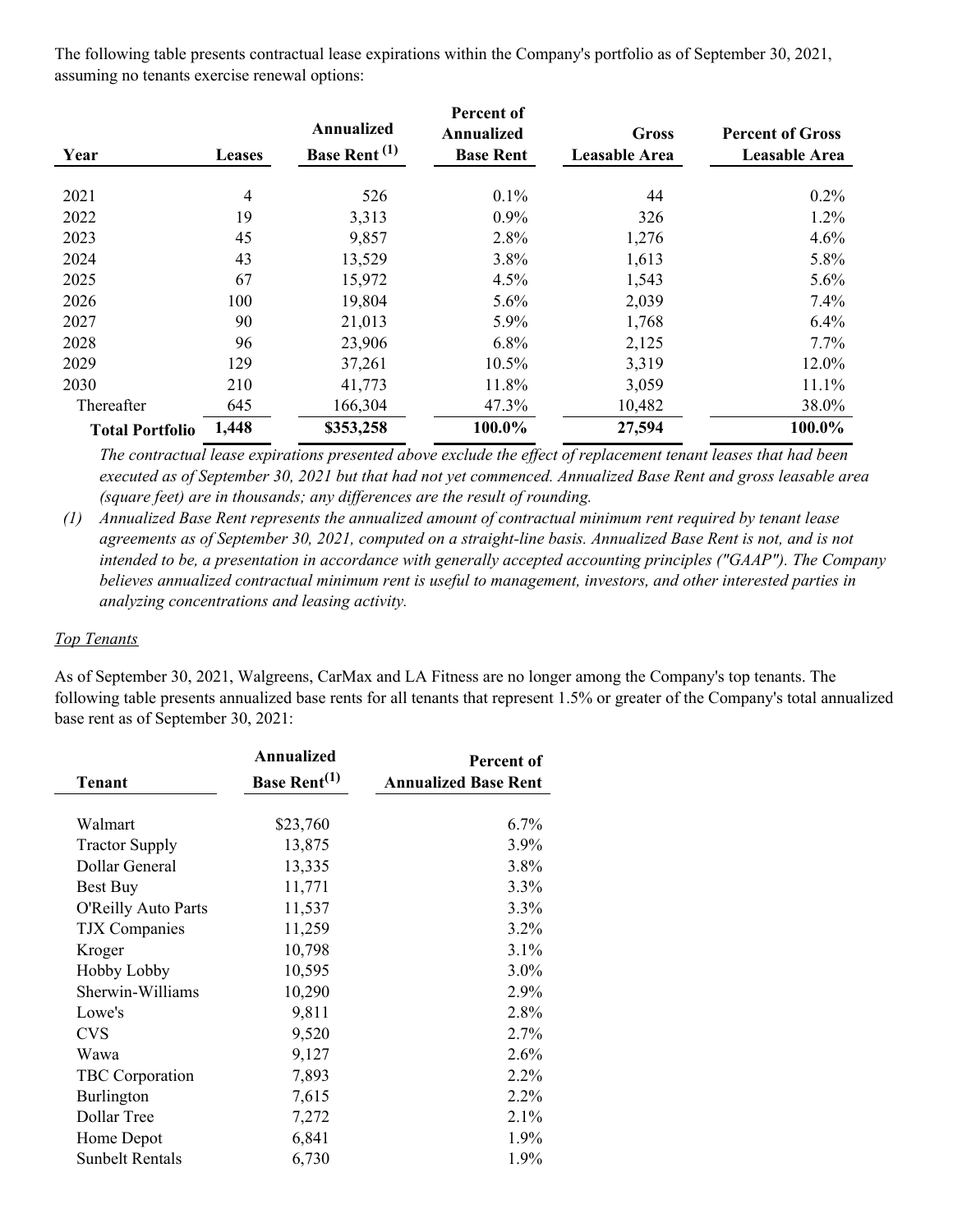| $\bigoplus_{n=1}^{\infty}$ | 169.388   | $46.8\%$  |
|----------------------------|-----------|-----------|
| <b>Total Portfolio</b>     | \$353,258 | $100.0\%$ |

*Annualized Base Rent is in thousands; any dif erences are the result of rounding.*

*(1) Refer to footnote 1 on page 5 for the Company's definition of Annualized Base Rent.*

*(2) Includes tenants generating less than 1.5% of Annualized Base Rent.*

## *Retail Sectors*

The following table presents annualized base rents for all of the Company's retail sectors as ofSeptember 30, 2021:

|                                    | Annualized                      | <b>Percent of Annualized</b> |  |  |  |
|------------------------------------|---------------------------------|------------------------------|--|--|--|
| <b>Sector</b>                      | <b>Base Rent</b> <sup>(1)</sup> | <b>Base Rent</b>             |  |  |  |
|                                    |                                 |                              |  |  |  |
| <b>Grocery Stores</b>              | \$37,356                        | 10.6%                        |  |  |  |
| Home Improvement                   | 33,376                          | 9.4%                         |  |  |  |
| <b>Convenience Stores</b>          | 27,670                          | 7.8%                         |  |  |  |
| Tire and Auto Service              | 27,579                          | 7.8%                         |  |  |  |
| General Merchandise                | 23,451                          | 6.6%                         |  |  |  |
| <b>Auto Parts</b>                  | 22,064                          | 6.2%                         |  |  |  |
| Off-Price Retail                   | 21,087                          | 6.0%                         |  |  |  |
| <b>Dollar Stores</b>               | 19,612                          | 5.6%                         |  |  |  |
| Pharmacy                           | 15,576                          | 4.4%                         |  |  |  |
| Farm and Rural Supply              | 15,388                          | 4.4%                         |  |  |  |
| <b>Consumer Electronics</b>        | 13,552                          | 3.8%                         |  |  |  |
| <b>Crafts and Novelties</b>        | 12,811                          | 3.6%                         |  |  |  |
| <b>Warehouse Clubs</b>             | 8,288                           | 2.3%                         |  |  |  |
| Restaurants - Quick Service        | 7,383                           | 2.1%                         |  |  |  |
| <b>Equipment Rental</b>            | 7,056                           | 2.0%                         |  |  |  |
| <b>Health and Fitness</b>          | 6,984                           | 2.0%                         |  |  |  |
| Dealerships                        | 6,475                           | 1.8%                         |  |  |  |
| <b>Health Services</b>             | 6,448                           | 1.8%                         |  |  |  |
| <b>Discount Stores</b>             | 6,448                           | 1.8%                         |  |  |  |
| Home Furnishings                   | 5,696                           | 1.6%                         |  |  |  |
| <b>Specialty Retail</b>            | 4,710                           | 1.3%                         |  |  |  |
| <b>Restaurants - Casual Dining</b> | 4,490                           | 1.3%                         |  |  |  |
| Theaters                           | 3,854                           | 1.1%                         |  |  |  |
| <b>Financial Services</b>          | 3,293                           | 0.9%                         |  |  |  |
| <b>Sporting Goods</b>              | 3,243                           | 0.9%                         |  |  |  |
| Pet Supplies                       | 2,597                           | 0.7%                         |  |  |  |
| <b>Entertainment Retail</b>        | 2,333                           | 0.7%                         |  |  |  |
| Apparel                            | 1,253                           | 0.4%                         |  |  |  |
| Beauty and Cosmetics               | 1,159                           | 0.3%                         |  |  |  |
| <b>Shoes</b>                       | 1,058                           | 0.3%                         |  |  |  |
| Office Supplies                    | 860                             | 0.3%                         |  |  |  |
| Miscellaneous                      | 108                             | 0.2%                         |  |  |  |
| <b>Total Portfolio</b>             | \$353,258                       | 100.0%                       |  |  |  |

*Annualized Base Rent is in thousands; any dif erences are the result of rounding.*

*(1) Refer to footnote 1 on page 5 for the Company's definition of Annualized Base Rent.*

## *Geographic Diversification*

The following table presents annualized base rents for all states that represent 2.5% or greater of the Company's total annualized base rent as of September 30, 2021: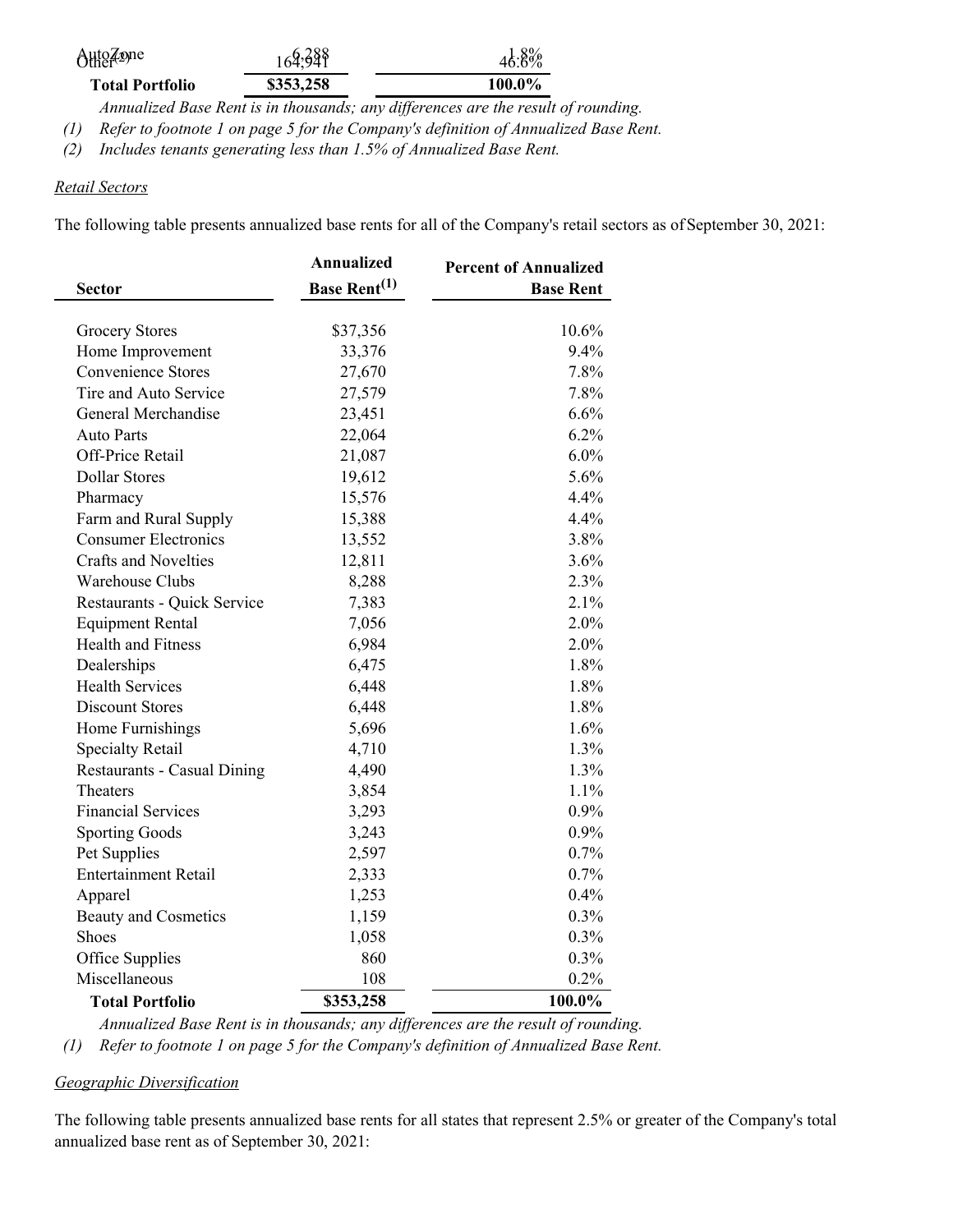| <b>State</b>           | Annualized                     | Percent of                  |
|------------------------|--------------------------------|-----------------------------|
|                        | <b>Base Rent<sup>(1)</sup></b> | <b>Annualized Base Rent</b> |
| Texas                  | \$25,716                       | 7.3%                        |
| Michigan               | 20,982                         | 5.9%                        |
| Florida                | 20,207                         | 5.7%                        |
| Ohio                   | 19,969                         | 5.7%                        |
| Illinois               | 19,521                         | 5.5%                        |
| New Jersey             | 19,201                         | 5.4%                        |
| North Carolina         | 19,092                         | 5.4%                        |
| New York               | 13,918                         | 3.9%                        |
| California             | 13,553                         | 3.8%                        |
| Pennsylvania           | 12,905                         | 3.7%                        |
| Georgia                | 11,814                         | 3.3%                        |
| Virginia               | 10,564                         | 3.0%                        |
| Wisconsin              | 9,966                          | 2.8%                        |
| Connecticut            | 9,765                          | 2.8%                        |
| Missouri               | 8,921                          | 2.5%                        |
| Other $^{(2)}$         | 117,164                        | 33.3%                       |
| <b>Total Portfolio</b> | \$353,258                      | 100.0%                      |

*Annualized Base Rent is in thousands; any dif erences are the result of rounding.*

*(1) Refer to footnote 1 on page 5 for the Company's definition of Annualized Base Rent.*

*(2) Includes states generating less than 2.5% of Annualized Base Rent.*

## **Capital Markets and Balance Sheet**

## *Capital Markets*

In September 2021, the Company completed its inaugural public offering of 7,000,000 depositary shares at \$25.00 per depositary share, with each depositary share representing 1/1,000th of a share of 4.250% Series A Cumulative Redeemable Preferred Stock. Upon closing, the Company received total net proceeds of approximately \$170.3 million, after deducting fees and estimated offering expenses.

During the third quarter of 2021, the Company entered into forward sale agreements in connection with its ATM program to sell an aggregate of 367,464 shares of common stock for anticipated net proceeds of approximately \$27.0 million. Additionally, the Company settled 885,912 shares under forward sale agreements entered into through its ATM program and received net proceeds of approximately \$56.1 million.

At quarter end, the Company had 3,419,340 shares remaining to be settled under existing forward sale agreements, which are anticipated to raise net proceeds of approximately \$226.5 million after deducting fees and expenses and making certain other adjustments as provided in the equity distribution agreements.

The following table presents the Company's outstanding forward equity offerings as of September 30, 2021:

| <b>Forward Equity</b><br><b>Offerings</b> | <b>Shares</b><br><b>Sold</b> | <b>Shares</b><br><b>Settled</b> | <b>Shares</b><br>Remaining | <b>Net</b><br><b>Proceeds</b><br><b>Received</b> | Anticipated<br><b>Net</b><br><b>Proceeds</b><br>Remaining |
|-------------------------------------------|------------------------------|---------------------------------|----------------------------|--------------------------------------------------|-----------------------------------------------------------|
|                                           |                              |                                 |                            |                                                  |                                                           |
| Q4 2020 ATM Forward Offerings             | 1,501,210                    | ۰                               | 1,501,210                  | -                                                | \$94,660,759                                              |
| Q1 2021 ATM Forward Offerings             | 372,469                      | ۰                               | 372,469                    | ٠                                                | \$24,669,939                                              |
| Q2 2021 ATM Forward Offerings             | 1,178,197                    |                                 | 1,178,197                  | ۰                                                | \$80,117,774                                              |
|                                           |                              |                                 |                            |                                                  |                                                           |
| Q3 2021 ATM Forward Offerings             | 367,464                      |                                 | 367,464                    |                                                  | \$27,006,743                                              |
| <b>Total Forward Equity Offerings</b>     | 3,419,340                    |                                 | 3,419,340                  | $\blacksquare$                                   | \$226,455,215                                             |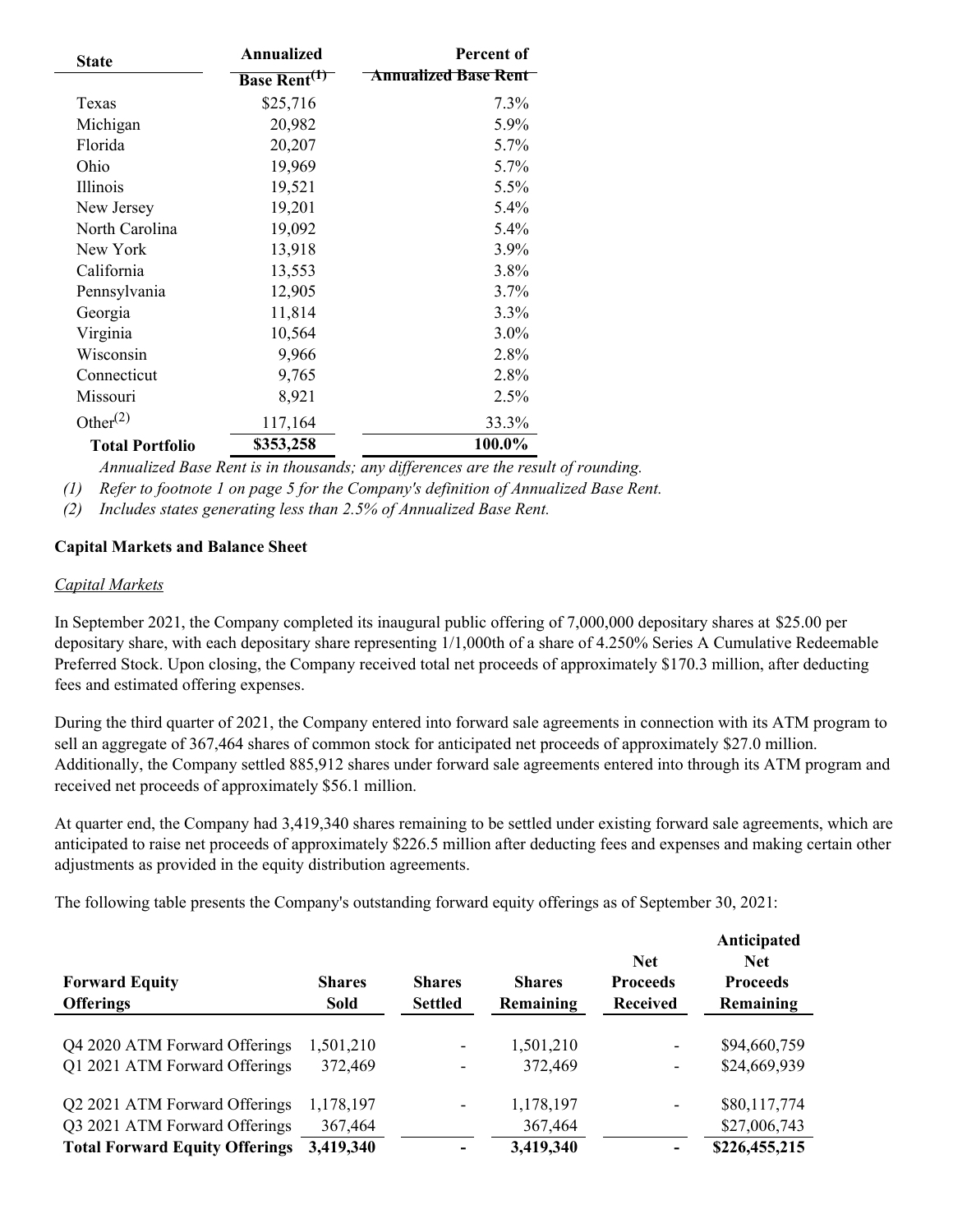## *Balance Sheet*

As of September 30, 2021, the Company's net debt to recurring EBITDA was 4.4 times. The Company's proforma net debt to recurring EBITDA was 3.7 times when deducting the \$226.5 million of anticipated net proceeds from the outstanding forward equity offerings from the Company's net debt of \$1.4 billion as of September 30, 2021. The Company's fixed charge coverage ratio was 5.1 times as of the end of the third quarter.

The Company's total debt to enterprise value was 24.6% as of September 30, 2021. Enterprise value is calculated as the sum of net debt and the market value of the Company's outstanding shares of common and preferred stock, assuming conversion of Agree Limited Partnership (the "Operating Partnership" or "OP") units into common stock.

For the three and nine months ended September 30, 2021, the Company's fully diluted weighted-average shares outstanding were 69.6 million and 66.0 million, respectively. The basic weighted-average shares outstanding for the

three and nine months ended September 30, 2021 were 69.1 million and 65.6 million, respectively.

For the three and nine months ended September 30, 2021, the Company's fully diluted weighted-average shares and units outstanding were 69.9 million and 66.3 million, respectively. The basic weighted-average shares and units outstanding for the three and nine months ended September 30, 2021 were 69.5 million and 66.0 million, respectively.

The Company's assets are held by, and its operations are conducted through, the Operating Partnership, of which the Company is the sole general partner. As of September 30, 2021, there were 347,619 Operating Partnership units outstanding and the Company held a 99.5% interest in the Operating Partnership.

## **Conference Call/Webcast**

The Company will host its quarterly analyst and investor conference call on Tuesday, November 2, 2021 at 9:00 AM ET. To participate in the conference call, please dial (866) 363-3979 approximately ten minutes before the call begins.

Additionally, a webcast of the conference call will be available through the Company's website. To access the webcast, visit [www.agreerealty.com](https://c212.net/c/link/?t=0&l=en&o=3342666-1&h=2197656005&u=http%3A%2F%2Fwww.agreerealty.com%2F&a=www.agreerealty.com) ten minutes prior to the start time of the conference call and go to the Investors section of the website. A replay of the conference call webcast will be archived and available online through the Investors section of [www.agreerealty.com](https://c212.net/c/link/?t=0&l=en&o=3342666-1&h=2197656005&u=http%3A%2F%2Fwww.agreerealty.com%2F&a=www.agreerealty.com).

#### **About Agree Realty Corporation**

Agree Realty Corporation is a publicly traded real estate investment trust that is **RETHINKING RETAIL** through the acquisition and development of properties net leased to industry-leading, omni-channel retail tenants. As of September 30, 2021, the Company owned and operated a portfolio of 1,338 properties, located in 47 states and containing approximately 27.7 million square feet of gross leasable area. The Company's common stock is listed on the New York Stock Exchange under the symbol "ADC". For additional information on the Company and **RETHINKING RETAIL**, please visit [www.agreerealty.com](https://c212.net/c/link/?t=0&l=en&o=3342666-1&h=2197656005&u=http%3A%2F%2Fwww.agreerealty.com%2F&a=www.agreerealty.com).

#### **Forward-Looking Statements**

*This press release contains forward-looking statements, including statements about projected financial and operating results,* within the meaning of Section 27A of the Securities Act of 1933, as amended (the "Securities Act") and Section 21E of the Securities Exchange Act of 1934, as amended (the "Exchange Act"). The Company intends such forward-looking statements to be covered by the safe harbor provisions for forward-looking statements contained in the Private Securities Litigation Reform Act of 1995 and includes this statement for purposes of complying with these safe harbor provisions. Forward*looking statements are generally identifiable by use of forward-looking terminology such as "may," "will," "should," "potential," "intend," "expect," "seek," "anticipate," "estimate," "approximately," "believe," "could," "project," "predict," "forecast," "continue," "assume," "plan," "outlook" or other similar words or expressions. Forward-looking statements are* based on certain assumptions and can include future expectations, future plans and strategies, financial and operating *projections or other forward-looking information. Although these forward-looking statements are based on good faith* beliefs, reasonable assumptions and the Company's best judgment reflecting current information, you should not rely on forward-looking statements since they involve known and unknown risks, uncertainties and other factors which are, in some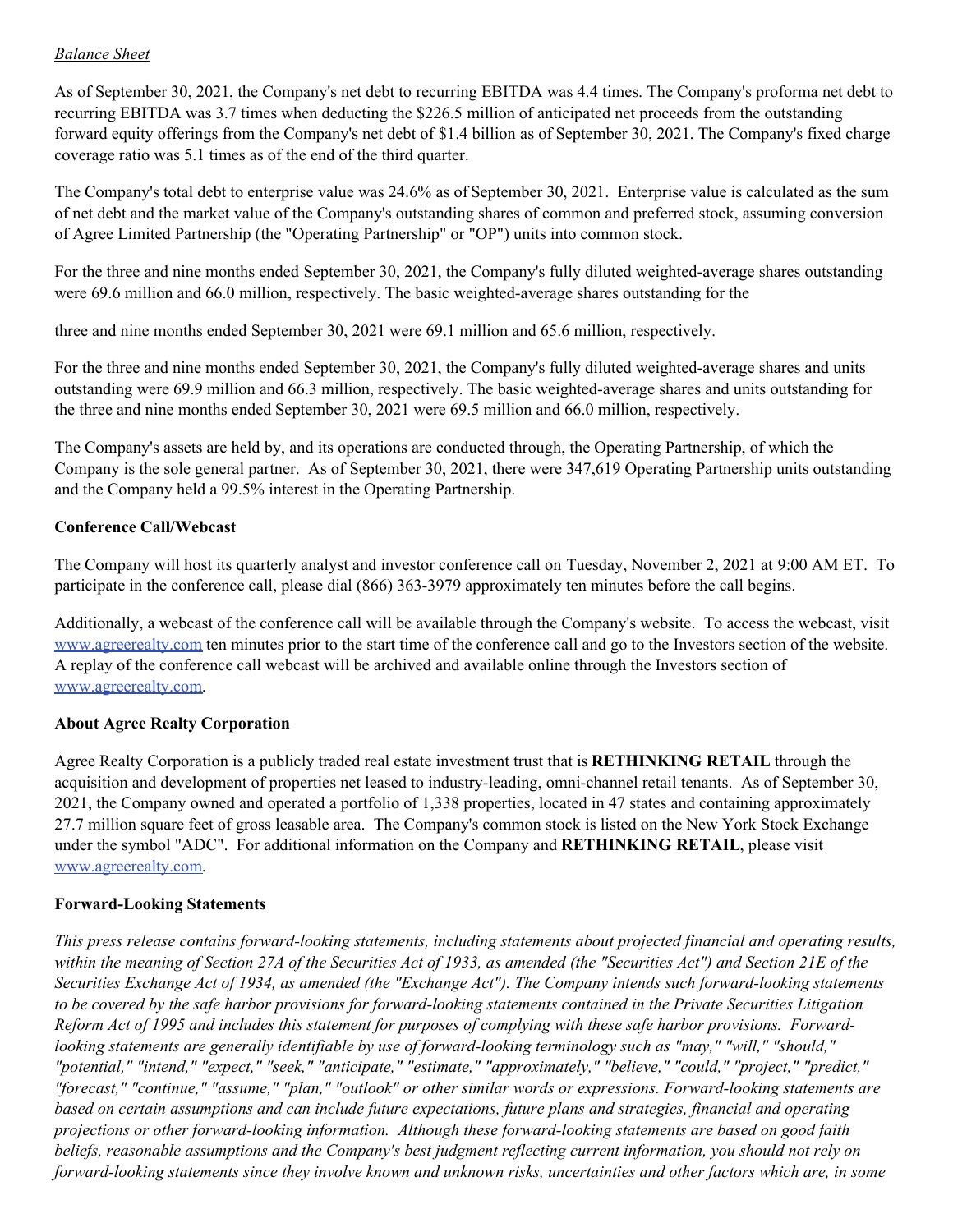cases, beyond the Company's control and which could materially affect the Company's results of operations, financial condition, cash flows, performance or future achievements or events. Currently, one of the most significant factors, however, is the potential adverse effect of the current pandemic of the novel coronavirus, or COVID-19, on the financial condition, results of operations, cash flows and performance of the Company and its tenants, the real estate market and the global economy and financial markets. The extent to which COVID-19 impacts the Company and its tenants will depend on future developments, which are highly uncertain and cannot be predicted with confidence, including the scope, severity and duration of the pandemic, the actions taken to contain the pandemic or mitigate its impact and the direct and indirect economic effects of the pandemic and containment measures, among others. Moreover, investors are cautioned to interpret many of the risks identified in the risk factors discussed in the Company's Annual Report on Form 10-K and subsequent quarterly reports filed with the Securities and Exchange Commission (the "SEC"), as well as the risks set forth below, as being heightened as a result of the ongoing and numerous adverse impacts of COVID-19. Additional important factors, among others, that may cause the Company's actual results to vary include the general deterioration in national economic conditions, weakening of real estate markets, decreases in the availability of credit, increases in interest rates, adverse changes in the retail industry, the Company's continuing ability to qualify as a REIT and other factors discussed in the Company's reports filed with the SEC. The forward-looking statements included in this press release are made as of the date *hereof. Unless legally required, the Company disclaims any obligation to update any forward-looking statements, whether* as a result of new information, future events, changes in the Company's expectations or assumptions or otherwise.

For further information about the Company's business and financial results, please refer to the "Management's Discussion and Analysis of Financial Condition and Results of Operations" and "Risk Factors" sections of the Company's SEC filings, including, but not limited to, its Annual Report on Form 10-K and Quarterly Reports on Form 10-Q, copies of which may be *obtained at the Investor Relations section of the Company's website at* [www.agreerealty.com](https://c212.net/c/link/?t=0&l=en&o=3342666-1&h=2197656005&u=http%3A%2F%2Fwww.agreerealty.com%2F&a=www.agreerealty.com)*.*

The Company defines the "weighted-average capitalization rate" for acquisitions and dispositions as the sum of contractual fixed annual rents computed on a straight-line basis over the primary lease terms and anticipated annual net tenant *recoveries, divided by the purchase and sale prices.*

References to "Core FFO" and "AFFO" in this press release are representative of Core FFO attributable to OP common unitholders and AFFO attributable to OP common unitholders. Detailed calculations for these measures are shown in the Reconciliation of Net Income to FFO, Core FFO and Adjusted FFO table as "Core Funds From Operations – OP Common *Unitholders" and "Adjusted Funds from Operations – OP Common Unitholders."*

# **Agree Realty Corporation Consolidated Balance Sheet**

#### *(\$ in thousands, except share and per-share data)*

*(Unaudited)*

|                                                                      | <b>September 30, 2021</b> | <b>December 31, 2020</b> |            |  |
|----------------------------------------------------------------------|---------------------------|--------------------------|------------|--|
| <b>Assets:</b>                                                       |                           |                          |            |  |
| <b>Real Estate Investments:</b>                                      |                           |                          |            |  |
| Land                                                                 | \$<br>1,459,526           | \$                       | 1,094,550  |  |
| <b>Buildings</b>                                                     | 2,863,568                 |                          | 2,371,553  |  |
| Accumulated depreciation                                             | (216,775)                 |                          | (172, 577) |  |
| Property under development                                           | 7,728                     |                          | 10,653     |  |
| Net real estate investments                                          | 4,114,047                 |                          | 3,304,179  |  |
| Real estate held for sale, net                                       | 5,571                     |                          | 1,199      |  |
| Cash and cash equivalents                                            | 91,881                    |                          | 6,137      |  |
| Cash held in escrows                                                 | 10,927                    |                          | 1,818      |  |
| Accounts receivable - tenants                                        | 52,854                    |                          | 37,808     |  |
| Lease intangibles, net of accumulated amortization of \$164,517 and  |                           |                          |            |  |
| $$125,995$ at September 30, 2021 and December 31, 2020, respectively | 645,594                   |                          | 473,592    |  |
| Other assets, net                                                    | 76,626                    |                          | 61,450     |  |
| <b>Total Assets</b>                                                  | 4,997,500                 | \$                       | 3,886,183  |  |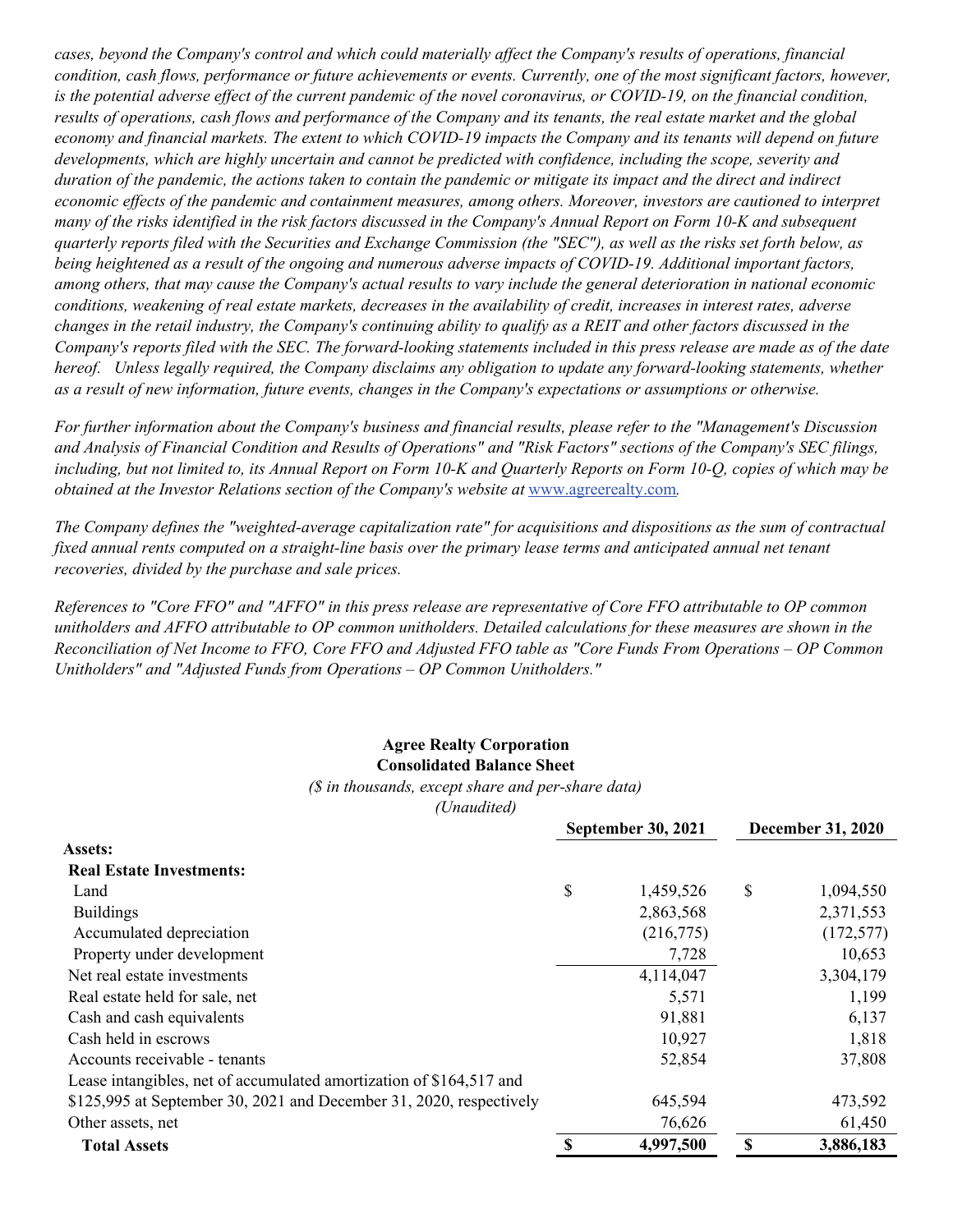| Liabilities:                                                          |                         |            |                           |           |
|-----------------------------------------------------------------------|-------------------------|------------|---------------------------|-----------|
| Mortgage notes payable, net                                           | \$                      | 32,607     | \$                        | 33,122    |
| Unsecured term loans, net                                             |                         |            |                           | 237,849   |
| Senior unsecured notes, net                                           |                         | 1,494,747  |                           | 855,328   |
| Unsecured revolving credit facility                                   |                         |            |                           | 92,000    |
| Dividends and distributions payable                                   |                         | 15,507     |                           | 34,545    |
| Accounts payable, accrued expenses and other liabilities              |                         | 80,494     |                           | 71,390    |
| Lease intangibles, net of accumulated amortization of \$28,303 and    |                         |            |                           |           |
| \$24,651 at September 30, 2021 and December 31, 2020, respectively    |                         | 32,544     |                           | 35,700    |
| <b>Total Liabilities</b>                                              | $\pmb{\mathbb{S}}$      | 1,655,899  | $\boldsymbol{\mathsf{S}}$ | 1,359,934 |
| <b>Equity:</b>                                                        |                         |            |                           |           |
| Preferred Stock, \$.0001 par value per share, 4,000,000 shares        |                         |            |                           |           |
| authorized, 7,000 shares Series A outstanding, at stated liquidation  |                         |            |                           |           |
| value of \$25,000 per share, at September 30, 2021, no shares issued  |                         |            |                           |           |
| and outstanding at December 31, 2020                                  |                         | 175,000    |                           |           |
| Common stock, \$.0001 par value per share, 180,000,000 and            |                         |            |                           |           |
| 90,000,000 shares authorized, 69,779,748 and 60,021,483 shares issued |                         |            |                           |           |
| and outstanding at September 30, 2021 and December 31, 2020,          |                         |            |                           |           |
| respectively                                                          |                         | 7          |                           | 6         |
| Additional paid-in capital                                            |                         | 3,300,227  |                           | 2,652,090 |
| Dividends in excess of net income                                     |                         | (130, 455) |                           | (91, 343) |
| Accumulated other comprehensive income (loss)                         |                         | (4,893)    |                           | (36, 266) |
| Total Equity - Agree Realty Corporation                               | $\mathbb{S}$            | 3,339,886  | $\boldsymbol{\mathsf{S}}$ | 2,524,487 |
| Non-controlling interest                                              |                         | 1,715      |                           | 1,762     |
| <b>Total Equity</b>                                                   | $\pmb{\mathbb{S}}$      | 3,341,601  | $\boldsymbol{\mathsf{S}}$ | 2,526,249 |
| <b>Total Liabilities and Equity</b>                                   | $\overline{\mathbf{S}}$ | 4,997,500  | \$                        | 3,886,183 |

# **Agree Realty Corporation Consolidated Statements of Operations and Comprehensive Income**

*(\$ in thousands, except share and per share-data)*

*(Unaudited)*

|                                    | Three months ended<br>September 30, |    |        |    | Nine months ended<br>September 30, |             |         |  |
|------------------------------------|-------------------------------------|----|--------|----|------------------------------------|-------------|---------|--|
|                                    | 2021                                |    | 2020   |    | 2021                               |             | 2020    |  |
| <b>Revenues</b>                    |                                     |    |        |    |                                    |             |         |  |
| Rental Income                      | \$<br>87,469                        | \$ | 63,701 | \$ | 247,722                            | S.          | 176,960 |  |
| Other                              | 68                                  |    | 109    |    | 189                                |             | 193     |  |
| <b>Total Revenues</b>              | \$<br>87,537                        | \$ | 63,810 | \$ | 247,911                            | S           | 177,153 |  |
| <b>Operating Expenses</b>          |                                     |    |        |    |                                    |             |         |  |
| Real estate taxes                  | \$<br>6,957                         | \$ | 5,516  | \$ | 18,812                             | \$          | 15,058  |  |
| Property operating expenses        | 3,189                               |    | 2,108  |    | 9,944                              |             | 6,303   |  |
| Land lease expense                 | 400                                 |    | 325    |    | 1,135                              |             | 977     |  |
| General and administrative         | 5,687                               |    | 4,756  |    | 18,806                             |             | 13,999  |  |
| Depreciation and amortization      | 24,488                              |    | 17,327 |    | 69,164                             |             | 47,067  |  |
| Provision for impairment           |                                     |    | 2,868  |    |                                    |             | 3,996   |  |
| <b>Total Operating Expenses</b>    | \$<br>40,721                        | \$ | 32,900 | \$ | 117,861                            | $\mathbf S$ | 87,400  |  |
| Gain (loss) on sale of assets, net | 3,470                               |    | 970    |    | 13,182                             |             | 7,567   |  |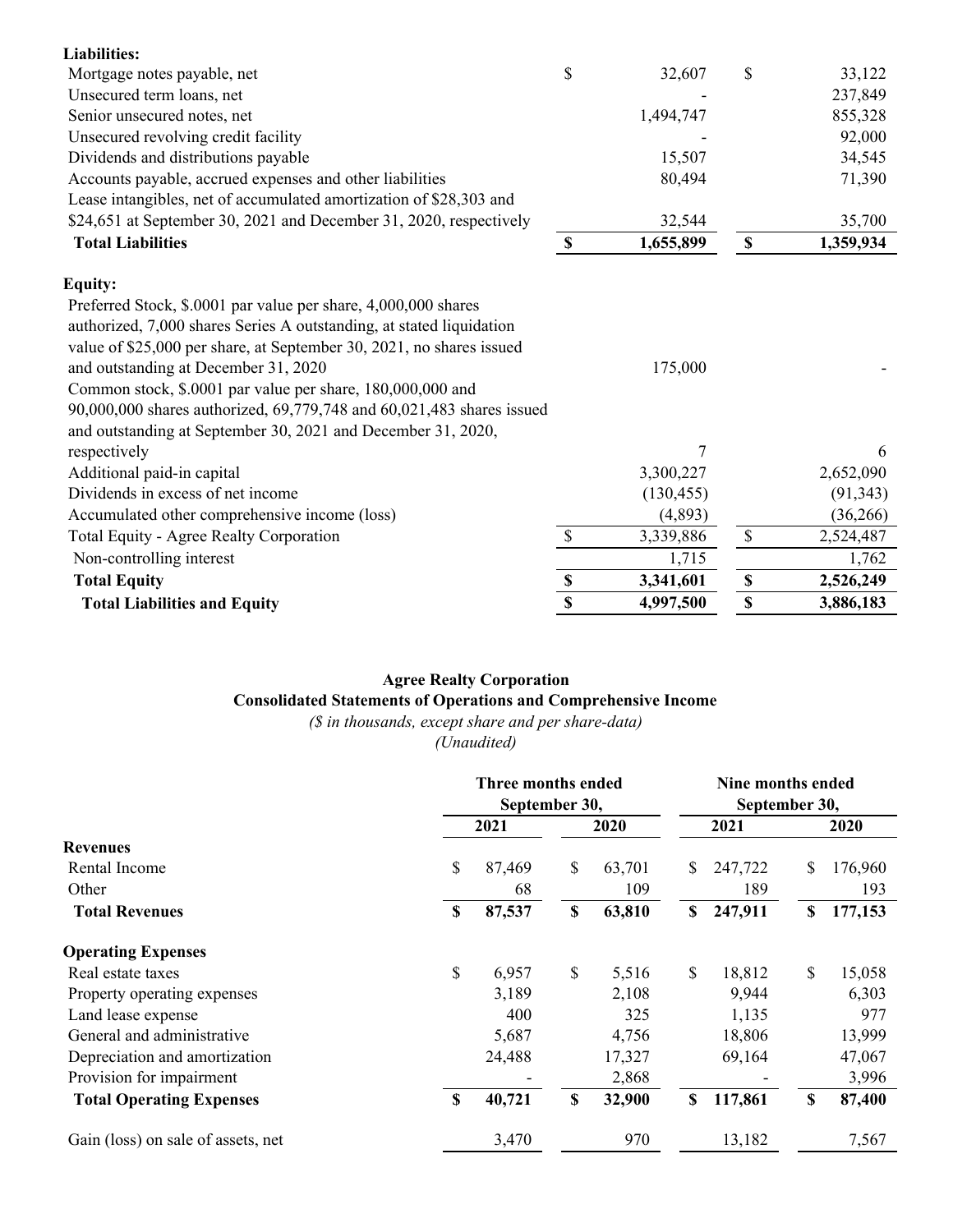| <b>Income from Operations</b>                                                                                                | \$       | 50,286            | \$                        | 31,880             | \$                 | 143,232             | \$                        | 97,320             |
|------------------------------------------------------------------------------------------------------------------------------|----------|-------------------|---------------------------|--------------------|--------------------|---------------------|---------------------------|--------------------|
| <b>Other (Expense) Income</b><br>Interest expense, net<br>Income tax (expense) benefit                                       | \$       | (13,066)<br>(390) | \$                        | (10, 158)<br>(306) | \$                 | (37,267)<br>(1,884) | \$                        | (28, 307)<br>(826) |
| Gain (loss) on early extinguishment of term loans and<br>settlement of related interest rate swaps<br>Other (expense) income |          |                   |                           |                    |                    | (14,614)<br>103     |                           | 23                 |
| <b>Net Income</b>                                                                                                            | \$       | 36,830            | \$                        | 21,416             | \$                 | 89,570              | \$                        | 68,210             |
| Less Net Income Attributable to Non-Controlling<br>Interest                                                                  |          | 167               |                           | 136                |                    | 447                 |                           | 444                |
| <b>Net Income Attributable to Agree Realty</b><br>Corporation                                                                | \$       | 36,663            | \$                        | 21,280             | \$                 | 89,123              | \$                        | 67,766             |
| Less Series A Preferred Stock Dividends                                                                                      |          | 289               |                           |                    |                    | 289                 |                           |                    |
| Net Income Attributable to Common Stockholders \$                                                                            |          | 36,374            | $\boldsymbol{\mathsf{S}}$ | 21,280             | $\pmb{\mathbb{S}}$ | 88,834              | $\boldsymbol{\mathsf{S}}$ | 67,766             |
| <b>Net Income Per Share Attributable to Common</b><br><b>Stockholders</b>                                                    |          |                   |                           |                    |                    |                     |                           |                    |
| <b>Basic</b><br><b>Diluted</b>                                                                                               | \$<br>\$ | 0.52<br>0.52      | \$<br>\$                  | 0.39<br>0.39       | \$<br>\$           | 1.35<br>1.33        | \$<br>\$                  | 1.33<br>1.32       |
| <b>Other Comprehensive Income</b><br>Net Income                                                                              | \$       | 36,830            | \$                        | 21,416             | \$                 | 89,570              | \$                        | 68,210             |
| Realized gain (loss) on settlement of interest rate<br>swaps                                                                 |          | 82                |                           |                    |                    | 869                 |                           |                    |
| Other comprehensive income (loss) - change in fair<br>value and settlement of interest rate swaps                            |          | 3,300             |                           | 1,420              |                    | 30,676              |                           | (33, 883)          |
| Total Comprehensive Income (Loss)                                                                                            |          | 40,212            |                           | 22,836             |                    | 121,115             |                           | 34,327             |
| Comprehensive Income Attributable to Non-<br>Controlling Interest<br>Comprehensive Income Attributable to Agree Realty       |          | (185)             |                           | (152)              |                    | (465)               |                           | (187)              |
| Corporation                                                                                                                  | \$       | 40,027            | \$                        | 22,684             | \$                 | 120,650             | \$                        | 34,140             |
| Weighted Average Number of Common Shares<br>Outstanding - Basic<br>Weighted Average Number of Common Shares                  |          | 69,102,500        |                           | 53,721,956         |                    | 65, 623, 720        |                           | 50,637,569         |
| Outstanding - Diluted                                                                                                        |          | 69,591,848        |                           | 54, 555, 672       |                    | 65,952,113          |                           | 51,151,462         |

# **Agree Realty Corporation Reconciliation of Net Income to FFO, Core FFO and Adjusted FFO** *(\$ in thousands, except share and per-share data)*

*(Unaudited)*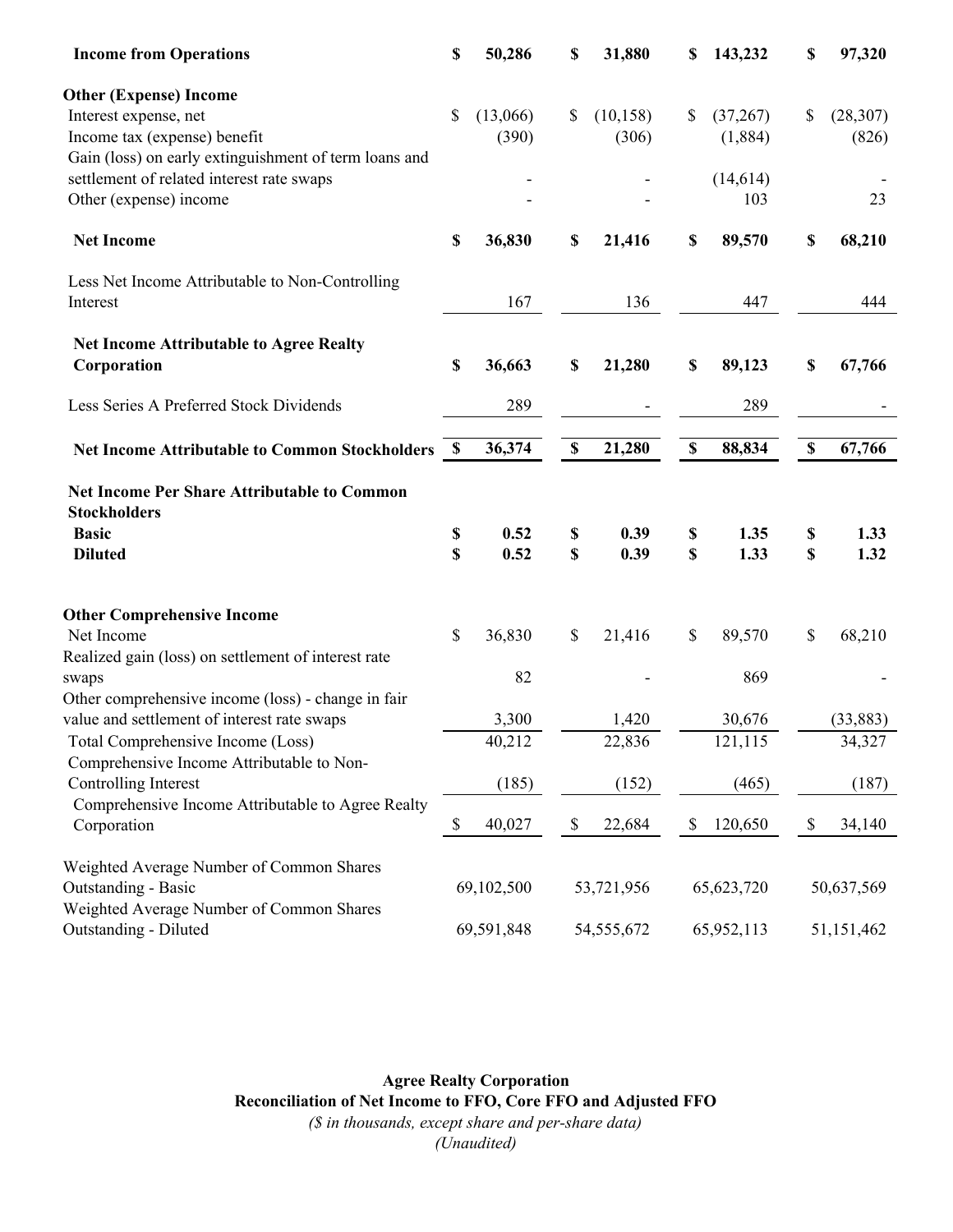|                                                                                                                                                                | Three months ended<br>September 30, |                                   |          |                            |          |                                   |          | Nine months ended<br>September 30, |  |
|----------------------------------------------------------------------------------------------------------------------------------------------------------------|-------------------------------------|-----------------------------------|----------|----------------------------|----------|-----------------------------------|----------|------------------------------------|--|
|                                                                                                                                                                |                                     | 2021                              |          | 2020                       |          | 2021                              |          | 2020                               |  |
| Net Income<br>Less Series A Preferred Stock Dividends<br>Net Income attributable to OP Common Unitholders<br>Depreciation of rental real estate assets         | \$                                  | 36,830<br>289<br>36,541<br>17,019 | \$       | 21,416<br>21,416<br>12,669 | \$       | 89,570<br>289<br>89,281<br>48,439 | \$       | 68,210<br>68,210<br>34,387         |  |
| Amortization of lease intangibles - in-place leases<br>and leasing costs<br>Provision for impairment<br>(Gain) loss on sale or involuntary conversion of       |                                     | 7,310                             |          | 4,523<br>2,868             |          | 20,263                            |          | 12,315<br>3,996                    |  |
| assets, net                                                                                                                                                    |                                     | (3,470)                           |          | (970)                      |          | (13,285)                          |          | (7, 567)                           |  |
| Funds from Operations - OP Common Unitholders                                                                                                                  | $\mathbb{S}$                        | 57,400                            | \$       | 40,506                     | \$       | 144,698                           | \$       | 111,341                            |  |
| Loss on extinguishment of debt and settlement of<br>related hedges<br>Amortization of above (below) market lease                                               |                                     | 6,615                             |          |                            |          | 14,614                            |          |                                    |  |
| intangibles, net<br>Core Funds from Operations - OP Common                                                                                                     |                                     |                                   |          | 3,964                      |          | 16,630                            |          | 11,552                             |  |
| Unitholders<br>Straight-line accrued rent                                                                                                                      | \$                                  | 64,015<br>(3,215)                 | \$       | 44,470<br>(2, 294)         | \$       | 175,942<br>(8,779)                | \$       | 122,893<br>(5,614)                 |  |
| Stock based compensation expense                                                                                                                               |                                     | 986                               |          | 1,233                      |          | 3,967                             |          | 3,471                              |  |
| Amortization of financing costs                                                                                                                                |                                     | 203                               |          | 223                        |          | 692                               |          | 560                                |  |
| Non-real estate depreciation                                                                                                                                   |                                     | 159                               |          | 135                        |          | 462                               |          | 365                                |  |
| Adjusted Funds from Operations - OP Common<br>Unitholders                                                                                                      | \$                                  | 62,148                            | \$       | 43,767                     | \$       | 172,284                           | \$       | 121,675                            |  |
| Funds from Operations Per Common Share and OP<br>Unit - Basic<br>Funds from Operations Per Common Share and OP<br>Unit - Diluted                               | \$<br>\$                            | 0.83<br>0.82                      | \$<br>\$ | 0.75<br>0.74               | \$<br>\$ | 2.19<br>2.18                      | \$<br>\$ | 2.18<br>2.16                       |  |
| Core Funds from Operations Per Common Share and<br>OP Unit - Basic<br>Core Funds from Operations Per Common Share and<br>OP Unit - Diluted                     | \$<br>\$                            | 0.92<br>0.92                      | \$<br>\$ | 0.82<br>0.81               | \$<br>\$ | 2.67<br>2.65                      | \$<br>\$ | 2.41<br>2.39                       |  |
| Adjusted Funds from Operations Per Common Share<br>and OP Unit - Basic<br>Adjusted Funds from Operations Per Common Share<br>and OP Unit - Diluted             | \$<br>\$                            | 0.89<br>0.89                      | \$<br>\$ | 0.81<br>0.80               | \$<br>\$ | 2.61<br>2.60                      | \$<br>\$ | 2.39<br>2.36                       |  |
| Weighted Average Number of Common Shares and<br>OP Units Outstanding - Basic<br>Weighted Average Number of Common Shares and<br>OP Units Outstanding - Diluted |                                     | 69,450,119<br>69,939,467          |          | 54,069,575<br>54,903,291   |          | 65,971,339<br>66,299,732          |          | 50,985,188<br>51,499,081           |  |
| <b>Additional supplemental disclosure</b><br>Scheduled principal repayments<br>Capitalized interest<br>Capitalized building improvements                       | \$                                  | 201<br>36<br>1,921                | \$       | 236<br>54<br>973           | \$       | 594<br>200<br>4,376               | \$       | 699<br>109<br>3,248                |  |

#### **Non-GAAP Financial Measures**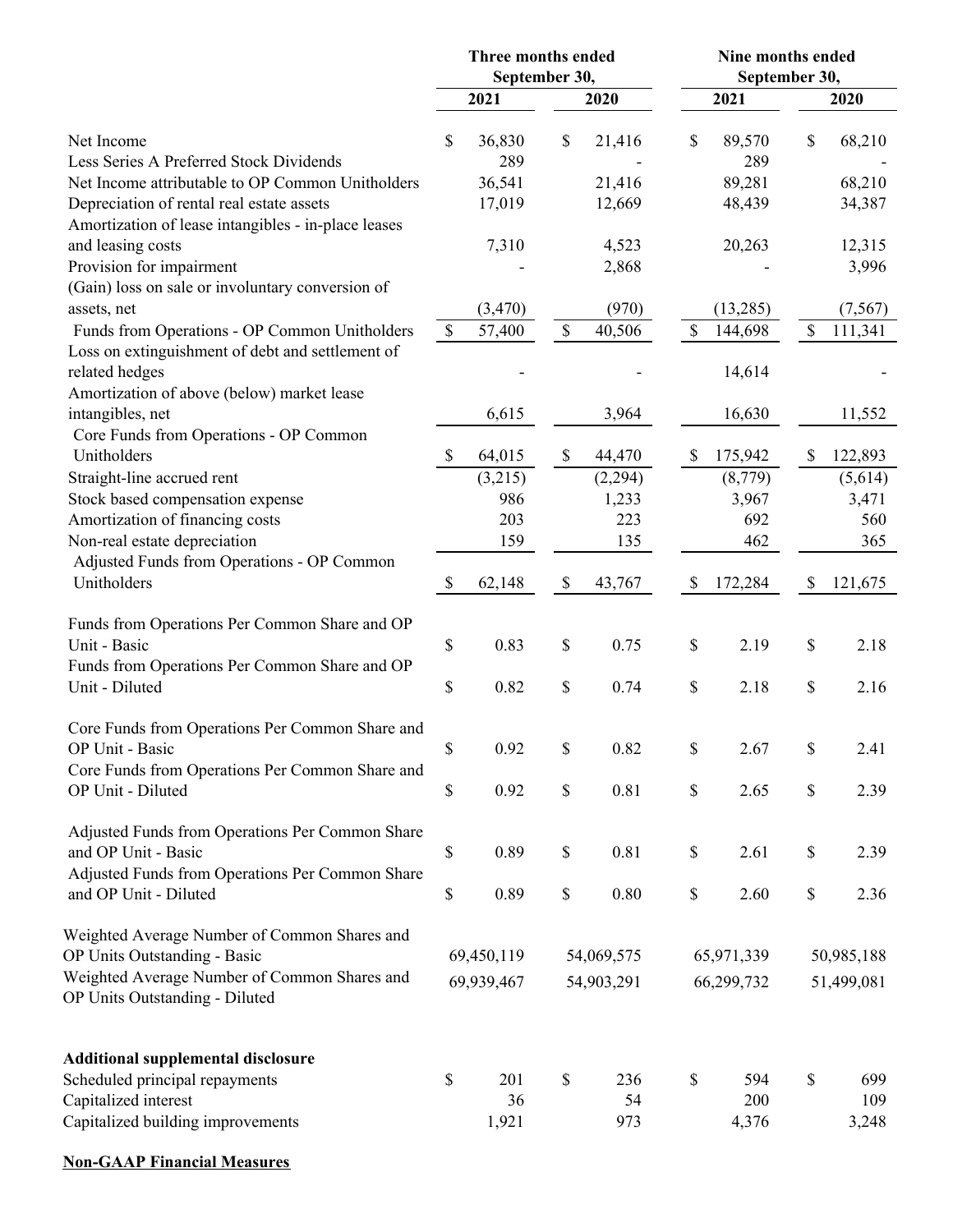### **Funds from Operations ("FFO" or "Nareit FFO")**

FFO is defined by the National Association of Real Estate Investment Trusts, Inc. ("Nareit") to mean net income computed in accordance with GAAP, excluding gains (or losses) from sales of real estate assets and/or changes in control, plus real estate related depreciation and amortization and any impairment charges on depreciable real estate assets, and after adjustments for unconsolidated partnerships and joint ventures. Historical cost accounting for real estate assets in accordance with GAAP implicitly assumes that the value of real estate assets diminishes predictably over time. Since real estate values instead have historically risen or fallen with market conditions, most real estate industry investors consider FFO to be helpful in evaluating a real estate company's operations. FFO should not be considered an alternative to net income as the primary indicator of the Company's operating performance, or as an alternative to cash flow as a measure of liquidity. Further, while the Company adheres to the Nareit definition of FFO, its presentation of FFO is not necessarily comparable to similarly titled measures of other REITs due to the fact that all REITs may not use the same definition.

## **Core Funds from Operations ("Core FFO")**

The Company defines Core FFO as Nareit FFO with the addback of noncash amortization of above- and below- market lease intangibles and certain infrequently recurring items that reduce or increase net income in accordance with GAAP. Under Nareit's definition of FFO, lease intangibles created upon acquisition of a net lease must be amortized over the remaining term of the lease. The Company believes that by recognizing amortization charges for above- and below-market lease intangibles, the utility of FFO as a financial performance measure can be diminished. Management believes that its measure of Core FFO facilitates useful comparison of performance to its peers who predominantly transact in saleleaseback transactions and are thereby not required by GAAP to allocate purchase price to lease intangibles. Unlike many of its peers, the Company has acquired the substantial majority of its net leased properties through acquisitions of properties from third parties or in connection with the acquisitions of ground leases from third parties. Core FFO should not be considered an alternative to net income as the primary indicator of the Company's operating performance, or as an alternative to cash flow as a measure of liquidity. Further, the Company's presentation of Core FFO is not necessarily comparable to similarly titled measures of other REITs due to the fact that all REITs may not use the same definition.

## **Adjusted Funds from Operations ("AFFO")**

AFFO is a non-GAAP financial measure of operating performance used by many companies in the REIT industry. AFFO further adjusts FFO and Core FFO for certain non-cash items that reduce or increase net income computed in accordance with GAAP. Management considers AFFO a useful supplemental measure of the Company's performance, however, AFFO should not be considered an alternative to net income as an indication of its performance, or to cash flow as a measure of liquidity or ability to make distributions. The Company's computation of AFFO may differ from the methodology for calculating AFFO used by other equity REITs, and therefore may not be comparable to such other REITs.

# **Agree Realty Corporation Reconciliation of Net Debt to Recurring EBITDA**

*(\$ in thousands, except share and per-share data) (Unaudited)*

|                                                                       | Three months ended<br>September 30,<br>2021 |        |  |
|-----------------------------------------------------------------------|---------------------------------------------|--------|--|
|                                                                       |                                             |        |  |
| Net Income                                                            | \$                                          | 36,830 |  |
| Interest expense, net                                                 |                                             | 13,066 |  |
| Income tax expense                                                    |                                             | 390    |  |
| Depreciation of rental real estate assets                             |                                             | 17,019 |  |
| Amortization of lease intangibles - in-place leases and leasing costs |                                             | 7,310  |  |
| Non-real estate depreciation                                          |                                             | 159    |  |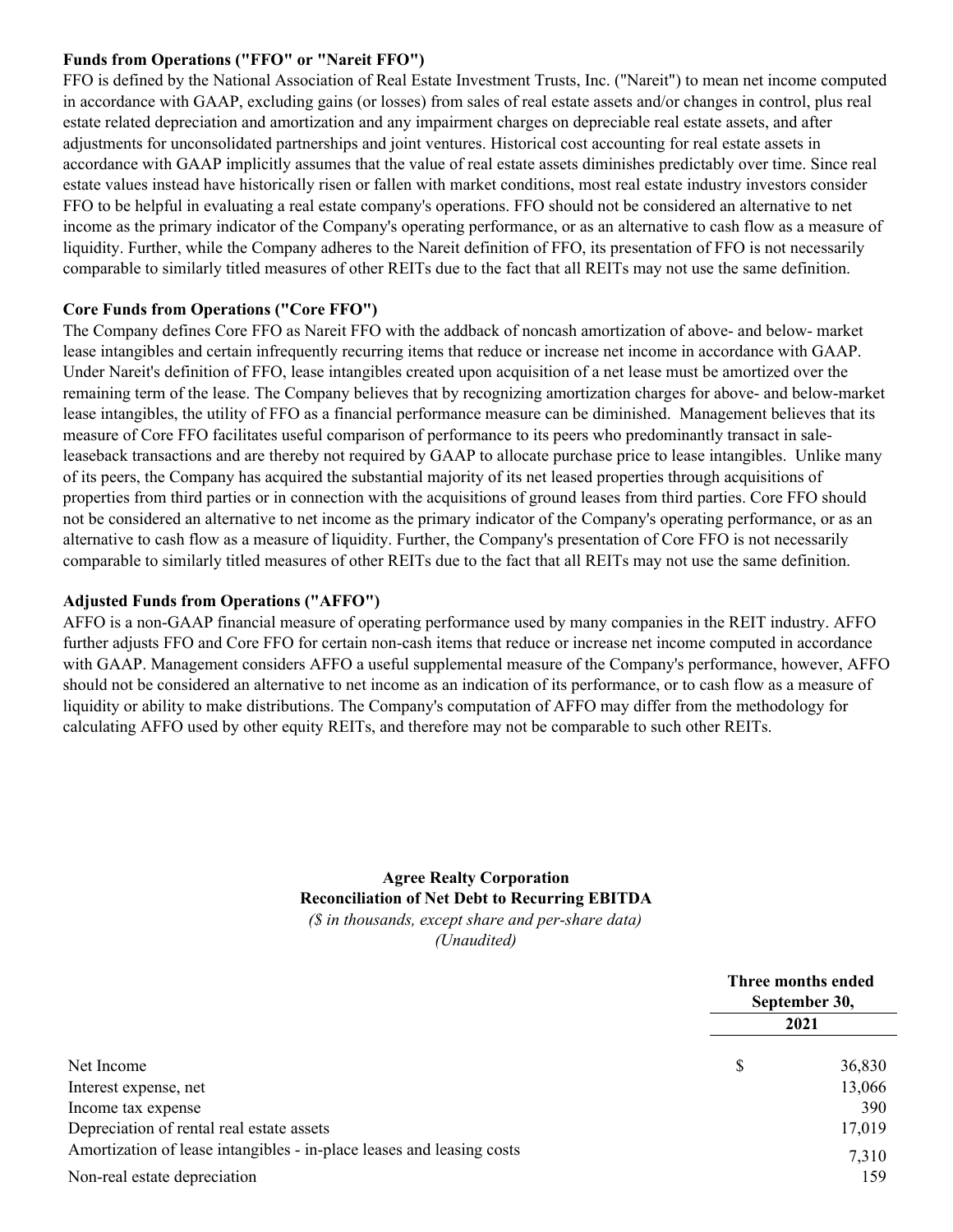| (Gain) loss on sale or involuntary conversion of assets, net    |      | (3, 470)   |  |  |
|-----------------------------------------------------------------|------|------------|--|--|
| <b>EBITDAre</b>                                                 | \$   | 71,304     |  |  |
|                                                                 |      |            |  |  |
| Run-Rate Impact of Investment, Disposition and Leasing Activity | \$   | 3,491      |  |  |
| Amortization of above (below) market lease intangibles, net     |      | 6,615      |  |  |
| Recurring EBITDA                                                | \$   | 81,410     |  |  |
|                                                                 |      |            |  |  |
| <b>Annualized Recurring EBITDA</b>                              | \$   | 325,640    |  |  |
|                                                                 |      |            |  |  |
| <b>Total Debt</b>                                               | \$   | 1,542,839  |  |  |
| Cash, cash equivalents and cash held in escrows                 |      | (102, 808) |  |  |
| Net Debt                                                        | \$   | 1,440,031  |  |  |
| <b>Net Debt to Recurring EBITDA</b>                             |      | 4.4x       |  |  |
|                                                                 |      |            |  |  |
| Net Debt                                                        | \$   | 1,440,031  |  |  |
| Anticipated Net Proceeds from ATM Forward Offerings             |      | (226, 455) |  |  |
| Proforma Net Debt                                               | \$   | 1,213,576  |  |  |
|                                                                 |      |            |  |  |
| <b>Proforma Net Debt to Recurring EBITDA</b>                    | 3.7x |            |  |  |

## **Non-GAAP Financial Measures**

## **EBITDA***re*

EBITDA*re* is defined by Nareit to mean net income computed in accordance with GAAP, plus interest expense, income tax expense, depreciation and amortization, any gains (or losses) from sales of real estate assets and/or changes in control, any impairment charges on depreciable real estate assets, and after adjustments for unconsolidated partnerships and joint ventures. The Company considers the non-GAAP measure of EBITDA*re* to be a key supplemental measure of the Company's performance and should be considered along with, but not as an alternative to, net income or loss as a measure of the Company's operating performance. The Company considers EBITDA*re* a key supplemental measure of the Company's operating performance because it provides an additional supplemental measure of the Company's performance and operating cash flow that is widely known by industry analysts, lenders and investors. The Company's calculation of EBITDA*re* may not be comparable to EBITDA*re* reported by other REITs that interpret the Nareit definition differently than the Company.

#### **Recurring EBITDA**

The Company defines Recurring EBITDA as EBITDA*re* with the addback of noncash amortization of above- and belowmarket lease intangibles, and after adjustments for the run-rate impact of the Company's investment and disposition activity for the period presented, as well as adjustments for non-recurring benefits or expenses. The Company considers the non-GAAP measure of Recurring EBITDA to be a key supplemental measure of the Company's performance and should be considered along with, but not as an alternative to, net income or loss as a measure of the Company's operating performance. The Company considers Recurring EBITDA a key supplemental measure of the Company's operating performance because it represents the Company's earnings run rate for the period presented and because it is widely followed by industry analysts, lenders and investors. Our Recurring EBITDA may not be comparable to Recurring EBITDA reported by other companies that have a different interpretation of the definition of Recurring EBITDA. Our ratio of net debt to Recurring EBITDA is used by management as a measure of leverage and may be useful to investors in understanding the Company's ability to service its debt, as well as assess the borrowing capacity of the Company. Our ratio of net debt to Recurring EBITDA is calculated by taking annualized Recurring EBITDA and dividing it by our net debt per the consolidated balance sheet.

## **Net Debt**

The Company defines Net Debt as total debt less cash, cash equivalents and cash held in escrows. The Company considers the non-GAAP measure of Net Debt to be a key supplemental measure of the Company's overall liquidity, capital structure and leverage. The Company considers Net Debt a key supplemental measure because it provides industry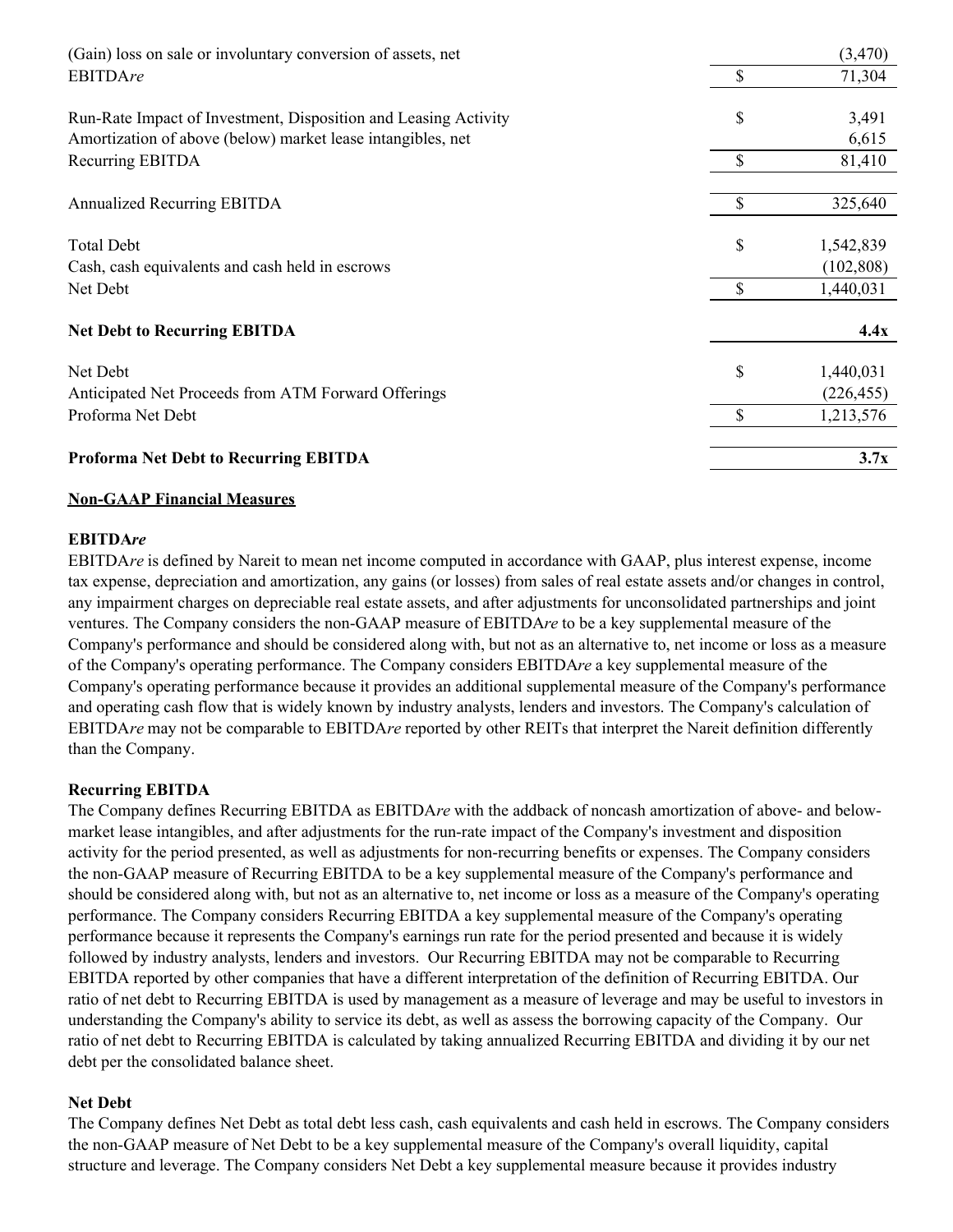analysts, lenders and investors useful information in understanding our financial condition. The Company's calculation of Net Debt may not be comparable to Net Debt reported by other REITs that interpret the definition differently than the Company. The Company presents Net Debt on both an actual and proforma basis, assuming the net proceeds of the ATM Forward Offerings (see below) are used to pay down debt. The Company believes the proforma measure may be useful to investors in understanding the potential effect of the ATM Forward Offerings on the Company's capital structure, its future borrowing capacity, and its ability to service its debt.

## **ATM Forward Offerings**

The Company has 3,419,340 shares remaining to be settled under the ATM Forward Offerings. Upon settlement, the offerings are anticipated to raise net proceeds of approximately \$226.5 million based on the applicable forward sale prices as of September 30, 2021. The applicable forward sale price varies depending on the offering. The Company is contractually obligated to settle the ATM Forward Offerings by certain dates between December 2021 and September 2022.

#### **Agree Realty Corporation Rental Income** *(\$ in thousands, except share and per share-data) (Unaudited)*

|                                                                                               | Three months ended<br>September 30, |         |    |         | Nine months ended<br>September 30, |           |   |             |
|-----------------------------------------------------------------------------------------------|-------------------------------------|---------|----|---------|------------------------------------|-----------|---|-------------|
|                                                                                               |                                     | 2021    |    | 2020    |                                    | 2021      |   | <b>2020</b> |
| Rental Income Source <sup>(1)</sup>                                                           |                                     |         |    |         |                                    |           |   |             |
| Minimum rents <sup><math>(2)</math></sup>                                                     | \$                                  | 81,334  | S. | 58,578  | \$                                 | 228,494   | S | 163,045     |
| Percentage rents <sup>(2)</sup>                                                               |                                     | 102     |    |         |                                    | 593       |   | 249         |
| Operating cost reimbursement <sup>(2)</sup>                                                   |                                     | 9,433   |    | 6,793   |                                    | 26,486    |   | 19,604      |
| Straight-line rental adjustments <sup>(3)</sup><br>Amortization of (above) below market lease |                                     | 3,215   |    | 2,294   |                                    | 8,779     |   | 5,614       |
| intangibles <sup><math>(4)</math></sup>                                                       |                                     | (6,615) |    | (3,964) |                                    | (16, 630) |   | (11, 552)   |
| <b>Total Rental Income</b>                                                                    | S                                   | 87,469  |    | 63,701  |                                    | 247,722   |   | 176,960     |

(1) The Company adopted Financial Accounting Standards Board Accounting Standards Codification ("FASB ASC") 842 "Leases" using the modified retrospective approach as of January 1, 2019. The Company adopted the practical expedient in FASB ASC 842 that alleviates the requirement to separately present lease and non-lease components of lease contracts. As a result, all income earned pursuant to tenant leases is reflected as one line, "Rental Income," in the consolidated statement of operations. The purpose of this table is to provide additional supplementary detail of Rental Income.

(2) Represents contractual rentals and/or reimbursements as required by tenant lease agreements, recognized on an accrual basis of accounting. The Company believes that the presentation of contractual lease income is not, and is not intended to be, a presentation in accordance with GAAP. The Company believes this information is frequently used by management, investors, analysts and other interested parties to evaluate the Company's performance.

(3) Represents adjustments to recognize minimum rents on a straight-line basis, consistent with the requirements of FASB ASC 842.

(4) In allocating the fair value of an acquired property, above- and below-market lease intangibles are recorded based on the present value of the difference between the contractual amounts to be paid pursuant to the leases at the time of acquisition and the Company's estimate of current market lease rates for the property. Effective in 2019, the Company began classifying amortization of above- and below-market lease intangibles as a net reduction of rental income.